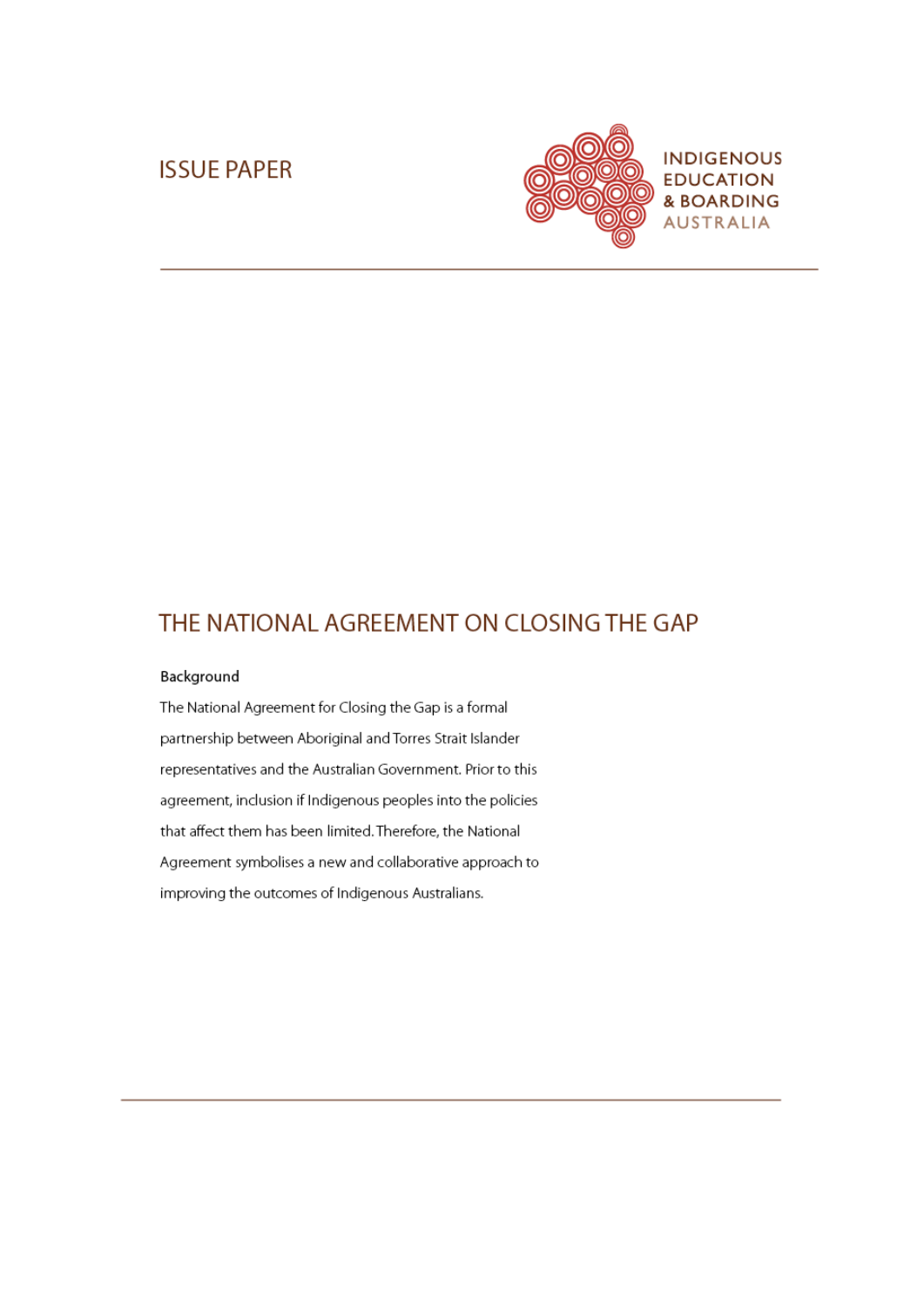# The National Agreement on Closing the Gap

# Background

The National Agreement for Closing the Gap is a formal partnership between Aboriginal and Torres Strait Islander representatives and the Australian Government. Prior to this agreement, inclusion if Indigenous peoples into the policies that affect them has been limited. Therefore, the National Agreement symbolises a new and collaborative approach to improving the outcomes of indigenous Australians.

#### The next ten years

Effective as of March 2019, the Agreement will be in place for ten years, legally binding the Coalition of Peaks and the Council of Australian Governments (COAG) to a shared decision-making process that utilises transparency, agency and accountability to achieve targets set by the Closing the Gap agenda. Since a decade of Closing the Gap reports have detailed consistently inadequate progress, this approach aims to refresh the government-led initiative that has been in effect since 2009.

### The National Agreement as a voice for communities

The National Agreement is the contract between the interests of Aboriginal and Torres Strait Islander peoples and the implementation of policy that affects them. Distinct needs of communities across Australia filter up through The Coalition of Peaks to the Joint Council, where decisions are henceforth made collaboratively as per The National Agreement. This process enhances the autonomy of communities and the Indigenous organisations affiliated with their interests.

#### The Joint Council

The Joint Council is the organisational body that ensures effective communication between all Parties. The main role of the Joint Council is to support the implementation of the Closing the Gap agenda, as well as advise the COAG on policy implementation where necessary. Furthermore, The Council will monitor performance of the Closing the Gap agenda in order to assure consistency. The Council meets twice a year and enacts decisions based on consensus. The Council guarantees the inclusion of indigenous voices and opinions in the design and execution of the Closing the Gap agenda.

# Shared beliefs for better outcomes

This partnership synchronises a common goal for Aboriginal people, Torres Strait Islanders and the Australian Government. The National Agreement unites all parties under a shared goal. That is:

*"to enable Aboriginal and Torres Strait Islander people and governments to work together to overcome the inequality experienced by Aboriginal and Torres Strait Islander people, and achieve life outcomes equal to all Australians."*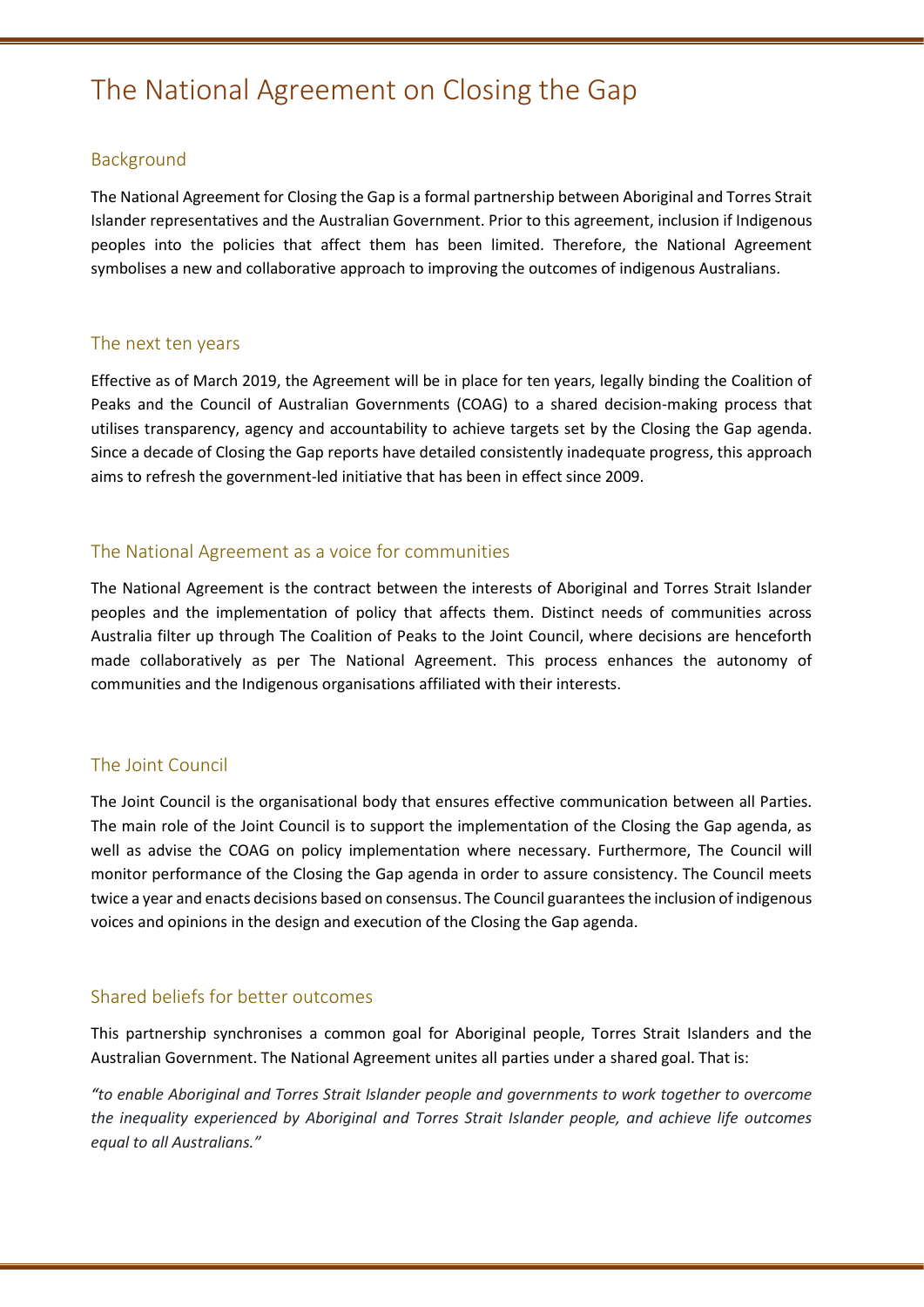# Priority Reforms

The National Agreement centralises four priority reforms. These reforms are a product of shared-decision making and constitute the basis of all targets set by the Closing the Gap agenda, as well as the manner in which they are conducted. The reforms are as follows:

#### **1. Formal partnerships and shared decision making**

Building genuine partnerships and strengthening foundations as a means to empower Aboriginal and Torres Strait Islander people through shared decision making with the COAG.

#### **2. Building the community-controlled sector**

Building community-controlled sectors that deliver services to support Closing the Gap, additionally providing employment opportunities for Aboriginal and Torres Strait Islander people.

#### **3. Transforming Government Organisations**

Improving accountability and responsibility to the needs of Aboriginal and Torres Strait Islander people. This will include measures to eradicate systemic racism and embed a practice of cultural safety.

#### **4. Shared access to data and information at a regional level**

Enabling communities and governments to equal access of data and information as an integral aspect of collaborative management. The National Agreement prioritises transparency as the foundation for successfully achieving the first three Priority Reforms.

# Targets in Focus

The framework is subsequently divided into 16 socio-economic targets. These targets cover the following sectors:

- Education and employment
- Health and wellbeing
- Justice
- Safety
- Housing
- Land and waters
- **Languages**

# Executing the Implementation Plan

Under the new Agreement, all parties, including the Australian Government, will deliver an Implementation Plan on Closing the Gap in July 2021. The Parties will report annually on the actions they are taking to achieve the targets in the Spring sitting period.